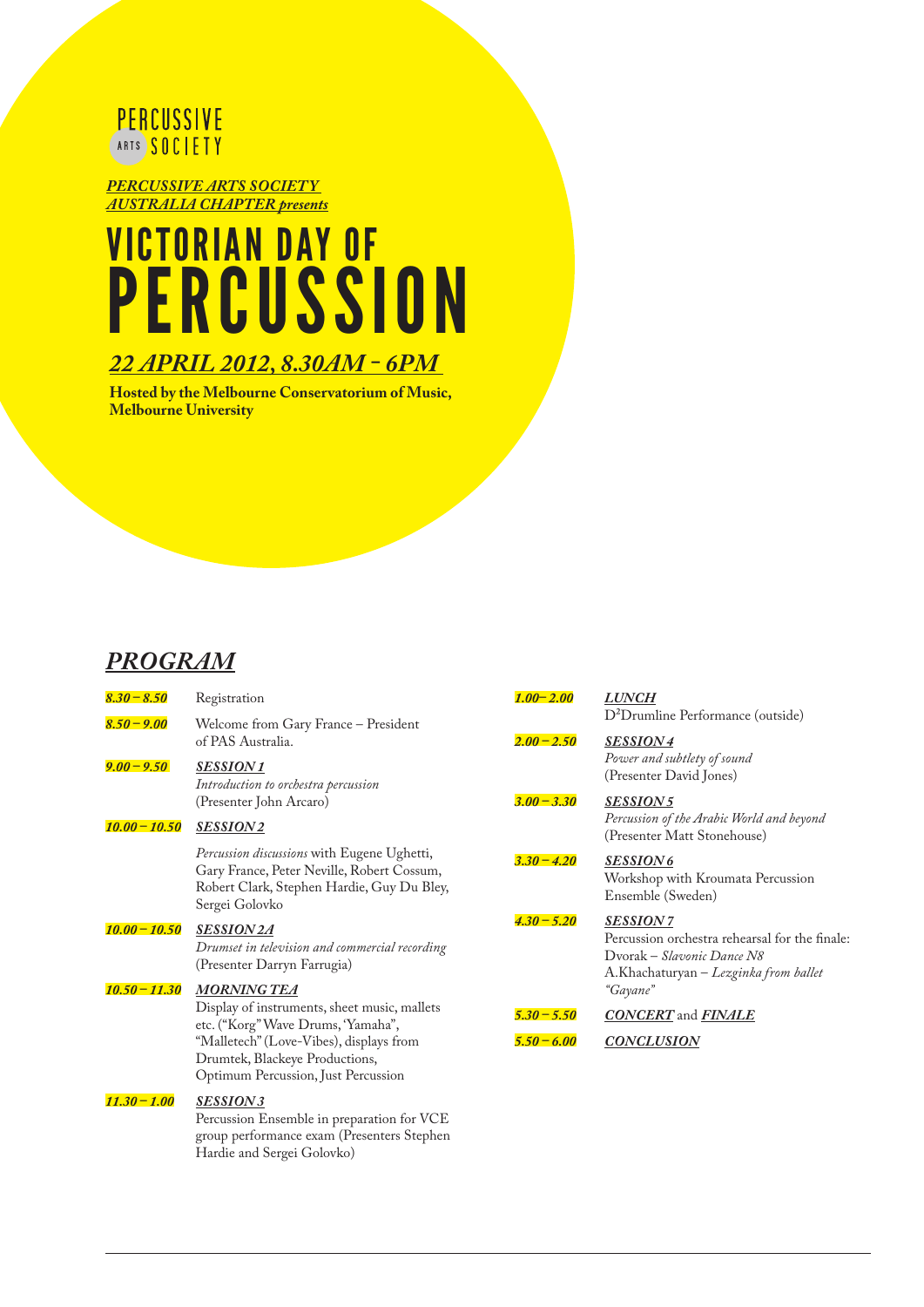### *THE PRESENTERS*

# *JOHN ARCARO*

John Arcaro has been a member of the Melbourne Symphony Orchestra since 1990. He has also been a guest timpanist/ percussionist with Orchestra Ensemble Kanazawa Japan, Malaysian Philharmonic, Sydney Symphony, WA Symphony and TAS Symphony orchestras. He has worked as a chamber musician and soloist with ensembles such as Australian Chamber Orchestra, Melbourne Chamber Orchestra,Synergy Percussion, Speak Percussion, Astra, Aphids and others. Performance highlights have included a critically acclaimed performance of Stockhausen's "Kontakte" in 1996. John has recorded numerous film scores and performed with a wide range of popular artists, including Frank Sinatra, Olivia Newton-John, KISS. John studied in New York and Philadelfia with leading orchestral percussionists and graduated from Victorian College of the Arts (VCA) with high distinction. He is currently a member of staff at the University of Melbourne.

### *STEPHEN HARDIE*

Stephen Hardie holds a Bachelor of Music Performance (Honours) in 1997 from the Victorian College of the Arts and a Graduate Diploma of Education from Monash University.

He was a member of the Australian Youth Orchestra, and has performed as a principal player with each of the Melbourne, Adelaide and West Australian Symphony Orchestras, Orchestra Victoria and the Auckland Philharmonia, and continues to play regularly with the Melbourne Symphony Orchestra. He was a founding member of WOOF!, a professional Percussion Ensemble who performed for 11 years as part of the Musica Viva in Schools Program, and were also nominated for an ARIA award for their recording of the Percussion music of Percy Grainger, entitled "Tuneful Percussion".

Stephen has a particular interest in Percussion Ensemble performance, having established and directed groups of this type at many of the schools at which he has taught, primarily Eltham High School and Blackburn High School, with groups under his direction being recognised in a number of competitions including the Royal South Street Competitions. He has been responsible for a number of groups preparing for VCE Music Performance assessments, including one that was selected to perform in the annual VCE Season of Excellence.

# *MATT STONEHOUSE*

Matt is a Melbourne based percussionist specialising in Darbuka/Dahola and frame drums.

He has performed and recorded with many artists such as Alwan, Yggdrasil, Unified, Gecko, The Reefers, Mista Savona, David Kuckhermann, Babaganoush, Coleman Barks, My friend the chocolate cake, Pin Rada and many more. Matt is the founder of the online drumming school and community "Fingers of Fury" which brings drummers from all over the world together.

He is the author of the book "Percussion of the Arabic World and beyond" and has recently returned from the Middle East where he was filming "The Rhythmic East" due for release early 2013 Matt's focus for this PAS event will be on the

Darbuka/Dahola and frame drums. The Darbuka is a goblet shaped drum used widely throughout the Middle East, Turkey, Greece and the Balkans. He will also be featuring the Dahola, a larger version of the darbuka made of clay and skin and frame drums such as the Daf and Riq. Matt has travelled extensively throughout the Middle East studying music, learning about the different cultures and of course, collecting drums.

# *DAVID JONES*

David is often described both here and abroad as being one of the most innovative and musical drummers in the world. David Jones is one of the world's great drummer/percussionists and one of Australia's virtuoso musicians. He is taking the art of drumming and percussion to a new level with his solo concerts. Wherever David travels throughout the world, audiences are blown away with his playing, and his reputation is rapidly spreading on the world scene. "I must say he left the whole audience, including myself and all other well known drummers in nothing less than a trance. When he was done, he received a well deserved standing ovation" Michael Shrieve (drummer for Santana).

Master drummer David Jones, winner of the Melbourne Prize for music 2010, plays solo concerts with 30 instruments onstage. For this unique workshop, David will explore the magic of the hi-hat.

One of the great innovations of the drum kit was the invention of the hi-hat in the early 20th century. David will explore the possibilities rhythmically and sonically of this special instrument.

# *SERGEI GOLOVKO*

International Master Educator Endorser with "Malletech" (USA), Workshops presenter with "Musica Viva" and Victorian Department of Education, Director of the Australian Percussion Academy, Percussive Arts Society Victorian representative.

He completed his studies at the Moscow State Conservatory and Russian Academy of Music.

Sergei has toured internationally, playing to audiences in England, Austria, France, Italy, Switzerland, Finland, Belgium, Germany, Korea, China and other countries. Internationally acclaimed virtuoso marimba and xylophone soloist, he has been awarded prizes and honorary diplomas at domestic and international festivals such as the "National Percussion Content", the International Festival in Korea and the "Vienna-Music" and "Radio-France" Festivals in Europe.

Sergei's VCE students are showing the highest in state results in their final VCE exams and have been selected many times for the Top Class Concerts "VCE Season of Excellence". For the past eight years Sergei's students have won 30 First, 7 Second and 4 Third prizes at the Australian Percussion Eisteddfods, 20 First and 5 Second prizes at the Royal South Street Festival and other competitions.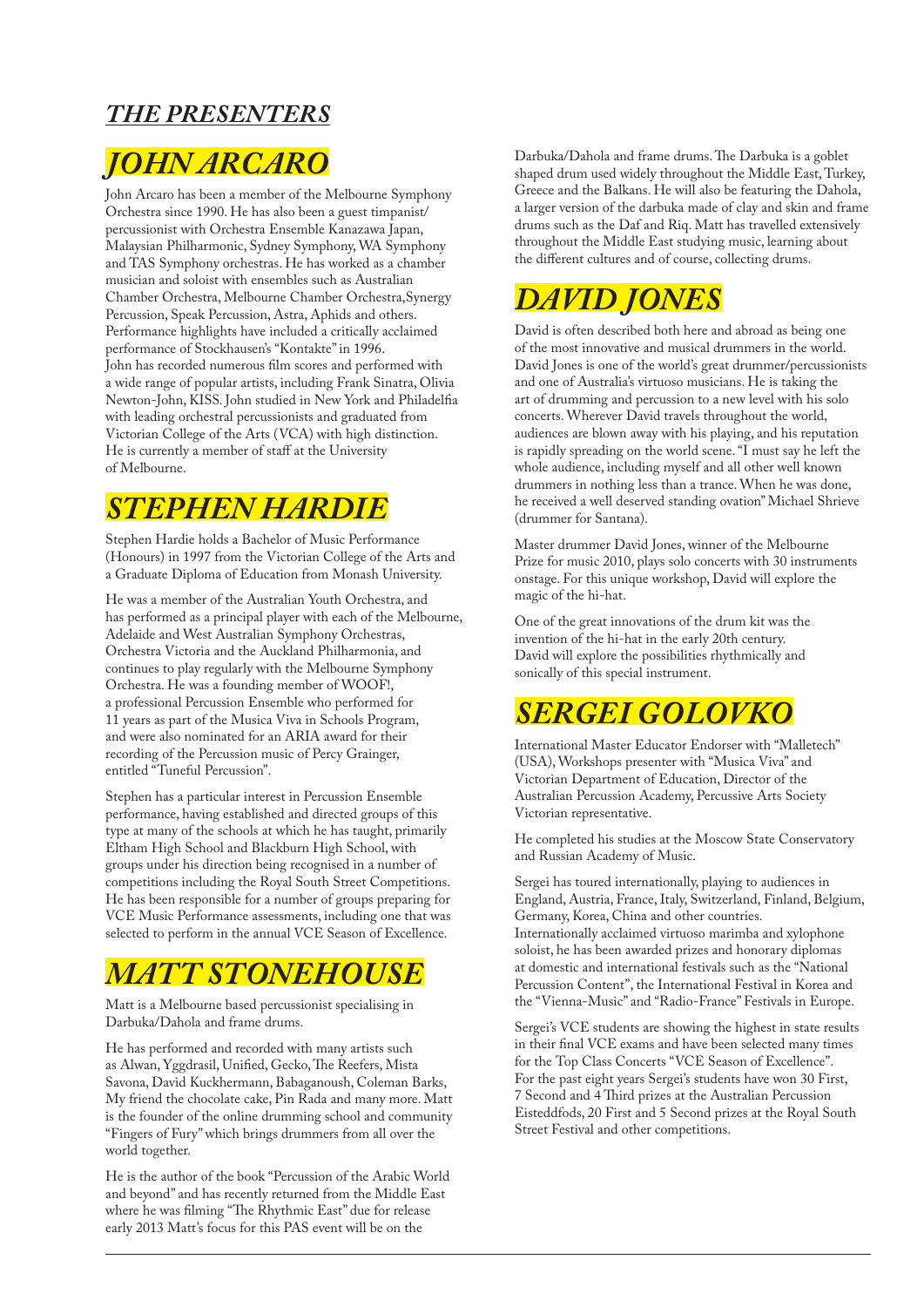Sergei was teaching at the Victorian College of the Arts, University of Melbourne (1997-2006), he was Artistic Director of the Australian Drummers Show Band (1998-2000), Musical Director and Conductor of the Australia Day Opening on Federation Square in 2006, 2008 and 2012, Concerts for the World Parliament of Religions and United Nations Conference. He was working with Melbourne Symphony Orchestra, playing as a guest-soloist on ABC Radio and Television and for TV Channel 10 Programmes, also playing shows, doing recordings for movies, commercial advertisements and participating in Melbourne International Festivals.

### *DARRYN FARRUGIA*

Darryn began playing the drums at an early age thanks to his father who bought him his first drumkit and a handful of Sandy Nelson records at the age of 5. He began taking lessons at the age of six and played along to records by Tom Jones, Neil Diamond, Credence Clearwater Revival and Elvis Presley before starting to play gigs at the age of 12. Around the age of 14 , Darryn developed a love for jazz and eventually studied at the Victorian College of the Arts under the guidance of his long time teachers Frank Corniola and Virgil Donati, followed by private study in the U.S. with Marvin 'Smitty' Smith and Joe Morello. Darryn has also had lessons with Graham Morgan, Steve Smith, Tom Brechtlein, Zach Danziger, Dave Weckl, Frank Malabe, Jeff Barnes and Adam Nussbaum.

Darryn Farrugia's credits include 9 years in the drum chair for the popular TV show 'Hey, hey it's Saturday', recording sessions for film soundtracks, jingles and albums plus tours and gigs. Some of the artists he's played behind include Tom Jones, Bob Berg, Mike Stern, Tina Arena, Lou Rawls, Andrew Strong, The Commodores, Curtis Steigers, Trisha Yearwood, Zakir Hussein, Ruby Turner, Larry Adler, Joe Cocker, Michael Feinstein, Ray Davies (the Kinks), Ernie Watts, B.B. King to name a few!

Darryn had the pleasure of working under the baton of the following musical directors live, in the recording studio and on T.V. - Graeme Lyall, Paul Grabowski, Bruce Smeaton, Bruce Rowland, Tommy Tycho, Greg Mills, Ross Burton, Daryl McKenzie, Geoff Harvey, John Foreman and Burkhard Dalwitz.

In 2003 he released his first publication 'Groove Perspectives' that examines various groove styles in the funk/fusion style.

Darryn has spent the last 5 years living in London, where he was the Academic Head of Drums at London's Drumtech, and was also writing a regular column for Rhythm magazine. During this time he has also been gigging regularly at London's 606 Club, The Octave Bar and Boater's Inn in addition to gigs at Ronnie Scott's, Pizza express and jazz clubs in Germany and France.

# *THE D²DRUMLINE*

The D²Drumline is one of Australia's most experienced and in demand entertainment ensembles. With the combined performance experience of the group including two Olympic Games, NRL and NBL Games, international tours around the UK, Canada, New Zealand, and the US, and countless public and corporate events both locally and interstate,

the Drumline certainly has what it takes to make your Day of Percussion experience something to remember.

So where can you catch them? Well, you never know where these phenomenal musicians will next jump out of the crowd or jump on stage and begin to wow passers and audiences by with their infectious grooves. Toes will be tapping and hearts will be in mouths as the drumline undertakes increasingly daring and risky feats – from juggling sticks while playing increasingly complex rhythms through to dazzling 'sword fights', there will not be a dull moment.

# *KROUMATA*

Kroumata is one of the world`s leading percussion ensembles. The unequalled dynamism and energy of Kroumata's performances have dazzled audiences all over the world. The unique experience of a Kroumata concert appeals to audiences of all different ages and cultural backgrounds.

Kroumata have a strong commitment to contemporary percussion music and has commissioned numerous works from Swedish and international composers. The group's extensive repertoire includes works by composers as diverse as Sofia Gubaidulina, John Cage, Iannis Xenakis, Hanna Hartman, André Chini, Steve Reich, Toru Takemitsu and Sven David Sandström. Over 220 works have received their World Premieres by Kroumata.

Kroumata has made tours to some 40 countries and performed recitals to critical acclaim all over the world, for example Berliner Philharmonie and Wiener Konzerthaus as well as tours to Brazil, USA, Belgium, Cyprus, Lithuania, Norway, Mexico, Taiwan, Portugal, Italy, Finland and Germany.

In addition to recitals, Kroumata is increasingly in demand as a soloist-ensemble performing together with orchestras and other ensembles. The group has appeared with the Los Angeles Philharmonic, Berliner Symphoniker, Lithuanian National Symphony Orchestra, Bergen Philharmonic Orchestra, Iceland Symphony Orchestra and the Swedish Radio Symphony Orchestra to name a few. Kroumata has performed at many festivals, including Huddersfield Contemporary Music Festival, Vilnius Festival, Belgium Percussion Festival, Cyprus Pharos Trust, Inventionen Berlin, PASIC USA, Oslo Ultima Festival, Wien Modern and the Hong Kong Arts Festival. Their list of achievements also includes twenty CDs, many of them in collaboration with other artists or ensembles. Kroumata's first CD was also Sweden's first digitally recorded CD (in 1983).

In its home country Sweden, Kroumata has attained a loyal following, with sold-out performances throughout the country. Its appeal is universal, with fans of all ages and backgrounds. Among others, H. M. King Carl XVI Gustaf of Sweden is a loyal supporter of Kroumata`s, and especially requested that Kroumata perform at the king's 50th birthday celebration in 1996. In June 2002, at the large-scale celebration of the city of Stockholm`s 750th anniversary, Kroumata had the honour of organising and performing a concert in the grounds of the Royal Palace.